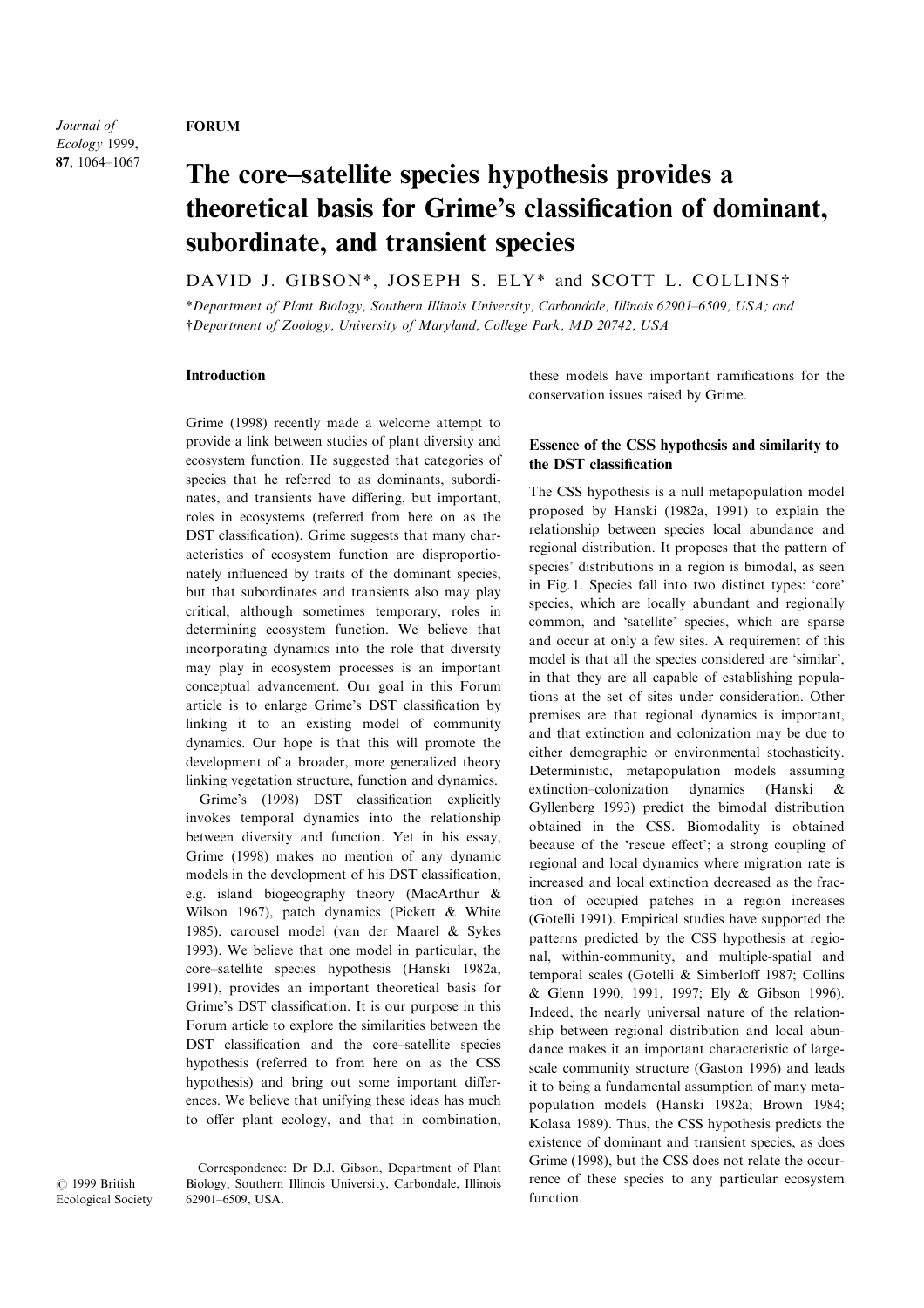1065 D.J. Gibson, J. S. Ely & S.L. Collins



Fig. 1 Illustration of the bimodal distribution of species according to the CSS hypothesis. These data are from an analysis of eight natural forest openings in southern Illinois, USA (J.S. Ely & D.J. Gibson, unpublished). Significant bimodality was established among all sites using curvilinear, polynomial regression (number of species = 6.6257-0.7041(number of sites) + 0.0191(number of sites)<sup>2</sup>;  $R^2 = 0.71$ ,  $P < 0.0001$ ;  $n = (8)$ . Significant bimodality also existed at each site (data not shown). The allocation to satellite, intermediate and core species is shown.

Many of the fundamental properties of Grime's DST classification are very similar to Hanski's CSS hypothesis (see Table 1). One of the important differences is that the CSS as stated does not explicitly characterize species in the centre of the bimodal distribution (i.e. Grime's subordinate species). In the original CSS model, these species were assumed to be spatially dynamic, either increasing or decreasing regionally. A later version of the model (Hanski 1991) incorporated rural (locally distributed but abundant) and urban (widely distributed but sparse throughout) species to account for those species which did not fit directly into core and satellite categories. Another difference is that Grime (1998) suggests that transients (satellite species in CSS) are often juveniles of dominants at other sites but, because of its phenomenological derivation, CSS cannot make such a prediction. However, this does not make the models incompatible, since the CSS does allow species that are core species in some regions to be satellite species elsewhere. Also, quantitative metapopulation models do exist that incorporate local population structure and transient dynamics (e.g. Caswell & Cohen 1991). Coupling these models with models linking structure and function may provide a more general quantitative theory of dynamics, community structure, and ecosystem functioning.

#### CSS forms the theoretical basis for DST: Both allow useful predictions

 $\odot$  1999 British Ecological Society Journal of Ecology, 87, 1064-1067

As we note above, Hanski's CSS hypothesis has a mathematical basis that is lacking in Grime's DST

classification (see Hanski 1982a, b). The CSS hypothesis is a null model that is falsifiable because it allows specific hypotheses to be erected and tested (Gotelli & Graves 1996). By contrast, Grime's DST classification is conceptual, and logical; it is derived from first principles by induction from the comparative biology of plants and their trade-offs in the scale and precision of resource foraging (Grime 1984; Campbell et al. 1991). Grime generalized his model using an idealized Whittaker dominancediversity curve (his Fig. 1).

Despite differences in the derivation of the two ideas, we believe that both the CSS hypothesis and DST classification are essentially the same. What is of considerable interest and, we believe, of importance, are the differing interpretations obtained for each. The CSS hypothesis has been examined and tested as an hypothesis to explain the outcome of regional species extinction and colonization. Most recently, it has been found to be of value in understanding scaling issues amongst different types of organism (birds, grasshoppers, plants and small mammals: Collins & Glenn 1997). These authors predicted that core species might be particularly susceptible to the effects of habitat fragmentation. By contrast, the DST classification has not yet been tested (in its original form, although we contend that it has in its alias as the CSS).

A serious problem with the DST classification as stated, and of many attempts to link diversity with function, is that of scale dependence. Ecosystem processes operate at multiple scales and are certainly not limited to the scale of the usual  $1 \text{ m}^2$  plot, a scale at which plant communities tend to be highly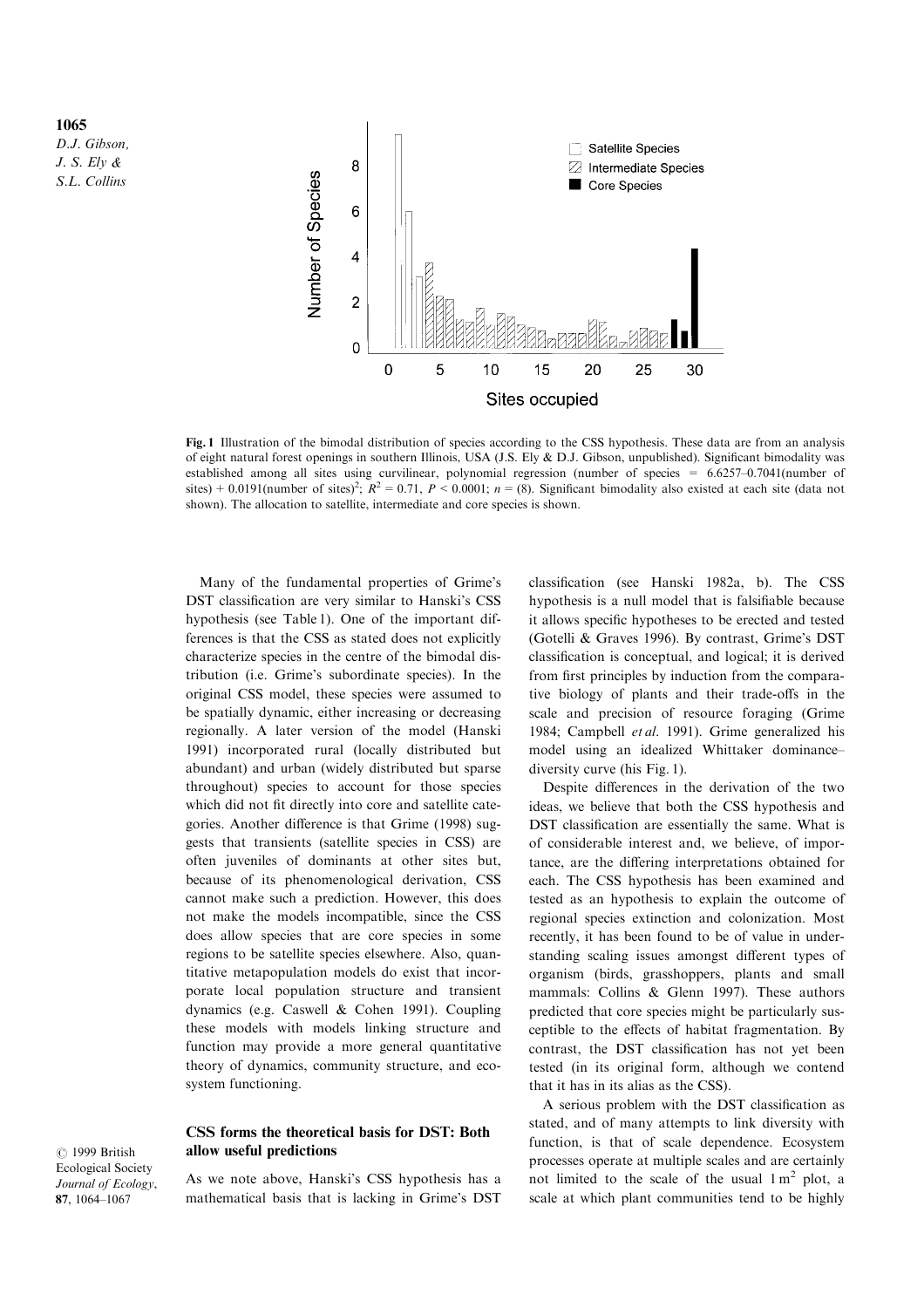1066

The core-satellite species hypothesis

|                                        | <b>DST</b>                                                                                        | <b>CSS</b>                                                                                                                                                                                                            |
|----------------------------------------|---------------------------------------------------------------------------------------------------|-----------------------------------------------------------------------------------------------------------------------------------------------------------------------------------------------------------------------|
| Dominant/Core species                  | Recur in particular vegetation types.<br>Large, coarse-grained foraging,                          | Regionally common, $> 90\%$ of habitat patches.<br>Locally abundant.                                                                                                                                                  |
| Subordinate species                    | substantial contribution to biomass.<br>High fidelity, small in stature, occupy<br>microhabitats. | Not explicitly characterized, but similar to<br>subordinates by exclusion. Implied within<br>the model as those species occupying $10-90\%$<br>of habitat patches (i.e. classed as intermediate<br>species in Fig. 1. |
| Transient/Satellite species            | Low abundance and persistence.<br>Lack fidelity to vegetation types.                              | Sparse, occur at only a few sites,<br>$\leq$ 10% of habitat patches.                                                                                                                                                  |
| Dynamics                               | Transients often juveniles of<br>dominants from other vegetation<br>types.                        | Important. Core and satellite species may<br>switch roles.                                                                                                                                                            |
| Abundance/distribution<br>relationship | Positive although not stated<br>explicitly.                                                       | Positive                                                                                                                                                                                                              |
| Species distributions                  | Not addressed.                                                                                    | Bimodal.                                                                                                                                                                                                              |
| Species pool                           | Determined by diversity of transients.                                                            | 'Similar'. Must all be able to colonize sites in question.                                                                                                                                                            |

variable in both space and time (van der Maarel & Sykes 1993). This issue has, however, been explored for the CSS hypothesis (Collins & Glenn 1997) which has been linked to other dynamic, scaledependent models of community structure (Collins et al. 1993; Hoagland & Collins 1997).

More recently, the CSS hypothesis has been shown to apply to temporal dynamics in tallgrass prairie vegetation subjected to different frequencies of fire (Collins, in press). This analysis yields an even more direct relationship between CSS and Grime's DST classification. This temporal analysis demonstrated that the species that persisted at a site over a 15-years time frame were typically dominants (high abundance averaged over time), and that transient species typically had low abundance values in those years in which they occurred. Despite the persistence of dominants, all grassland communities were undergoing directional change regardless of disturbance frequency. The implication is that plant communities change over time through appearance and disappearance of transient species, and changes in the abundance of the dominants, regardless of their persistence. Such changes may limit the strength of any temporal relationship between species diversity and ecosystem function.

Overall, we believe that Grime made valuable and important predictions about the dynamic relationship between diversity and ecosystem function in his presentation of the DST classification. He makes a strong argument that a few species contribute disproportionately to ecosystem function (good examples provided by Silander & Antonovics 1982; Huston 1997). Grime's argument about competitive dominants and their disproportionate influence on

structure and function is related to the observation that competitive ability can be directly related to plant size (Gaudet & Keddy 1988). Grime also states that transient species are a source of colonizers following disturbance and that they can indicate the intensity of competition. Perhaps most importantly, Grime suggests that the subordinate species (a group not well recognized by the CSS hypothesis) act as biological filters during community assembly. These potential filter and founder effects suggested by Grime have important consequences for ecosystem function.

The CSS hypothesis, we suggest, provides a spatial and temporal, metapopulation dynamic explanation of Grime's DST classification. The bimodality predicted by the CSS allows the recognition of core and satellite species that are equivalent to Grime's dominant and transient species. This equivalence allows the impact of Grime's DST classification to be enlarged through incorporation of the deterministic features of the CSS hypothesis. In particular, immigration and extinction characteristics can now be incorporated in the DST. For example, in recognizing the important ecosystem functions ascribed to transient species in the DST, we should also accommodate the role of metapopulation dynamics  $(e.g.$  importance of the rescue effect to regional migration rates and extinctions) of the CSS hypothesis.

Thus, Grime's contribution to scaling up community level phenomena to address ecosystem function is particularly welcome, no matter what we wish to call any synthetic model that links the spatial and temporal patterns of species distribution, abundance and dominance.

 $\odot$  1999 British Ecological Society Journal of Ecology, 87, 1064-1067